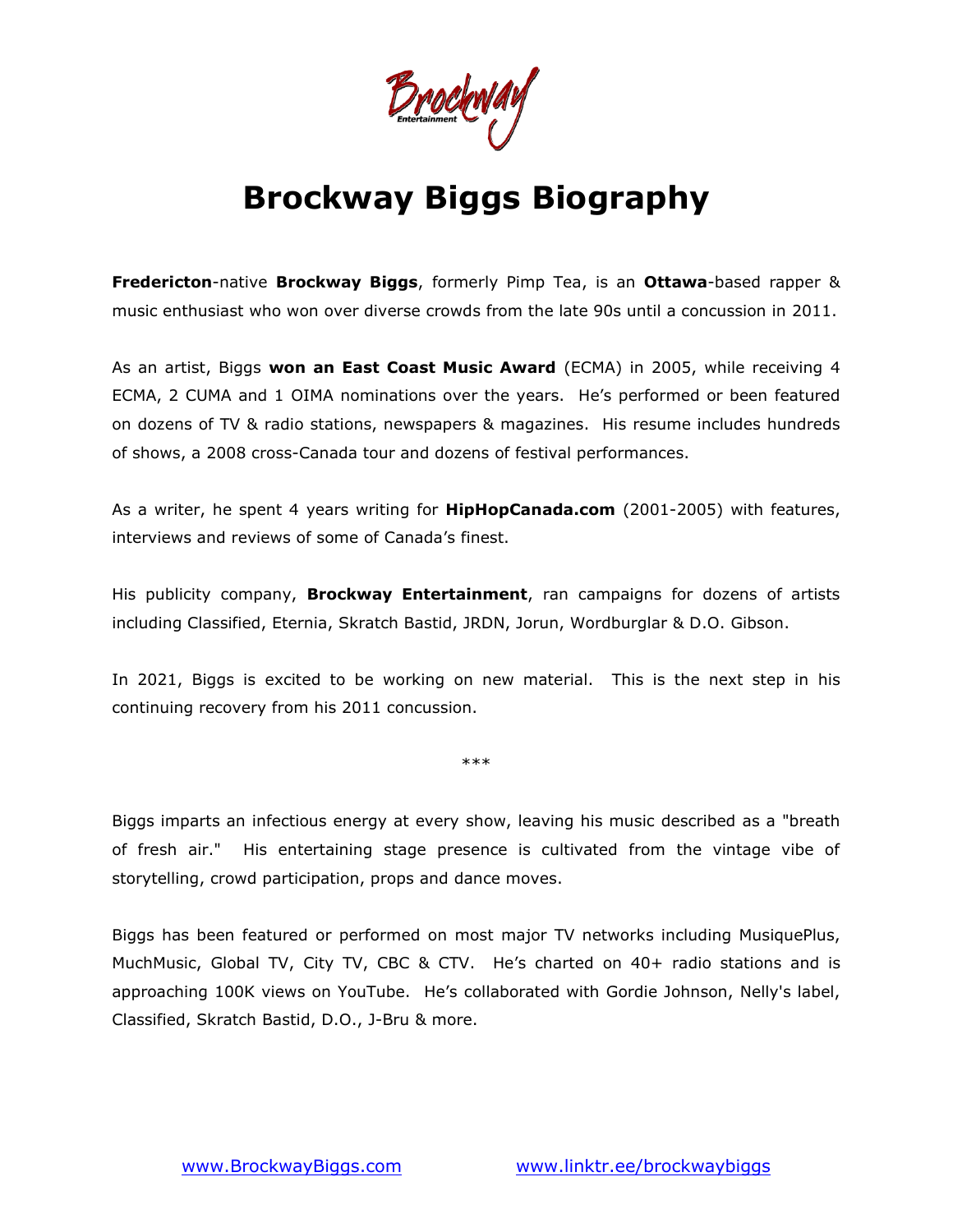

Biggs has played hundreds of shows in dozens of cities, including 6 tours. In 2008, he spent 100 days touring Canada from coast-to-coast in support of his 3<sup>rd</sup> album **'In Awe of Simplicity.'** He's showcased at NXNE, CMW, Indie Week, ECMA, Under Pressure, MNB, Canada Winter Games, Canada Day, etc. He's shared the stage with the likes of Classified, Shad, Ghettosocks, Quake Matthews, Skratch Bastid, Manafest & The Motorleague.

Prior to his concussion, he was well-established within the Canadian indie hip-hop scene. His marketing & promotions company, **Brockway Entertainment**, ran campaigns for dozens of artists including Juno nominees. He contributed to juries for the Junos, ECMAs, MNB, FACTOR and others. Inspired by stories of the giving nature of his late Great Uncle **Don Messer**, he gave back to the community by releasing annual chart-topping Canadian Rap Future Superstars compilations from 2005-2011.

\*\*\*

Biggs' grew up on a dead-end road in Charters Settlement, New Brunswick, not far from the province's capital of **Fredericton**. At age ten, he expressed his creative knack by winning Ganong's 'Why I Love the Chocolate Mousse' poetry contest. In high school, Biggs began mixing warm-up tapes for his basketball teams. In 1996, Biggs recorded his first rap song as a bonus project for his chemistry class.

This love of hip-hop soon spilled over into writing. In 1997, he joined his university's paper, The **Brunswickan**, as a hip-hop staff writer. In 2001, he joined the **HipHopCanada.com** movement, and enjoyed four CUMA-award winning years as one of the site's senior writer.

He released his first music video in 2000. His debut album, '**Power Is Mindful Peace**' was released in 2002 and marked the true beginning of his rap career.

Contact: Brockway Biggs - [biggs<at>brockwaybiggs.com](mailto:biggs@brockwaybiggs.com) Press Pictures: [www.BrockwayBiggs.com/presspics.html](http://www.brockwaybiggs.com/presspics.html)

Websites:

Label site: [www.BrockwayEnt.com](http://www.brockwayent.com/) 

Social media / streaming: [www.linktr.ee/brockwaybiggs](http://www.linktr.ee/brockwaybiggs) Official site: [www.BrockwayBiggs.com](http://www.brockwaybiggs.com/)